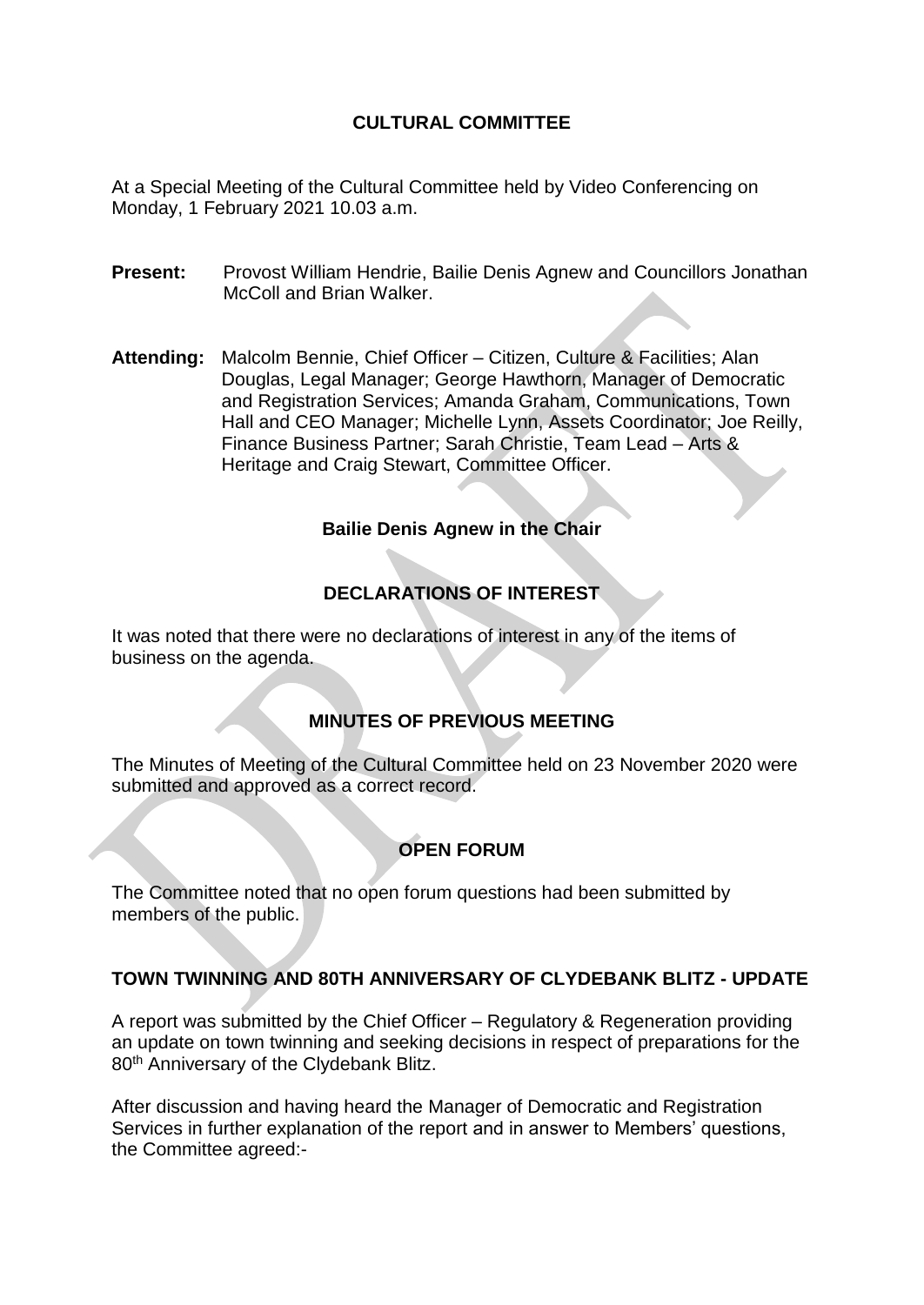- (1) to note that the planned visit to meet with the Mayor of Letterkenny would take place at some point in the next financial year when it was safe to do so;
- (2) to approve the recommendations of the Member/Officer Working Group on the Clydebank Blitz (the Working Group), as follows:-
	- (i) to postpone the planned concerts by the Royal Scottish National Orchestra (RSNO) in the Town Hall and local churches until November 2021 and notify all relevant parties accordingly;
	- (ii) to agree, due to current Covid -19 restrictions, that the unveiling of the plaque at Solidarity Plaza, the laying of wreaths at Old Dalnottar Cemetery and the presentation of medals cannot take place as previously planned and therefore authority be delegated to the Manager of Democratic and Registration Services, in consultation with Provost Hendrie and Bailie Agnew, to organise a scaled down version of these events providing this was permitted within the level of restrictions in place at that time;
	- (iii) to approve the proposal by the RSNO to commission, record and film a piece of music to commemorate the  $80<sub>th</sub>$  Anniversary of the Clydebank Blitz as outlined in the Appendix to this report at a cost of approximately £21,550 subject to agreement being reached between the Council and the RSNO on the co-commissioning of the music and appropriate sharing of rights on its use; and
	- (iv) to approve, in principle, the production of a booklet to commemorate the 80th Anniversary of the Clydebank Blitz up to a maximum cost of £1,999 and that authority be delegated to the Manager of Democratic and Registration Services, in consultation with Bailie Agnew, to progress the matter;
- $(3)$  that the £10,000 previously earmarked for the purchase of art from the 2019/20 Cultural budget and the £500 set aside for the visit to Letterkenny be used towards the costs of the Blitz in 2020/21; and
- (4) to recommend that the balance of cultural funding remaining in 2020/21 (approximately £4,000) be earmarked for use towards the cost of Blitz events which have been rescheduled to take place in 2021/22.

## **A DEDICATED MUSEUM ON CLYDEBANK'S HISTORY AND LEGACY**

With reference to the Minutes of Meeting of the Cultural Committee held on 25 November 2019 a verbal update was given by the Chief Officer – Citizens, Culture & Facilities in relation to this standing item of business.

Having heard the Chief Officer, the Committee agreed to note the current position and terms of the verbal update given.